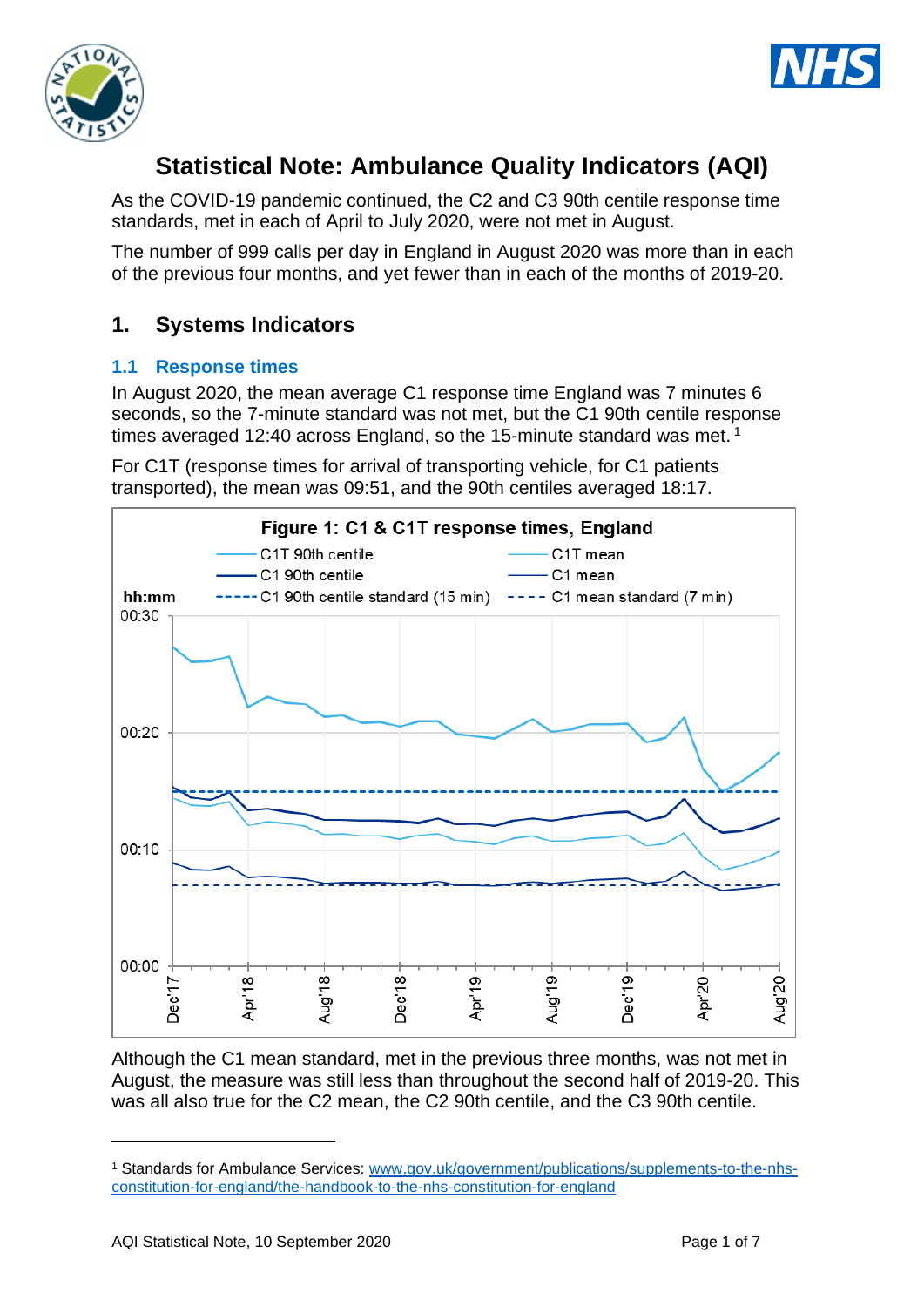



For C2 in August, the mean average response time was 20:03 for England, and the 90th centiles averaged 40:34 across England (Figure 2).



For C3 in August, the mean average response time was 56:42, and the C3 90th centile times averaged 2:11:40.

For C4 in August, the mean average response time was 1:25:01. The C4 90th centile times averaged 2:59:06, so the three-hour standard continues to be met in each month of 2020-21 so far (Figure 3).

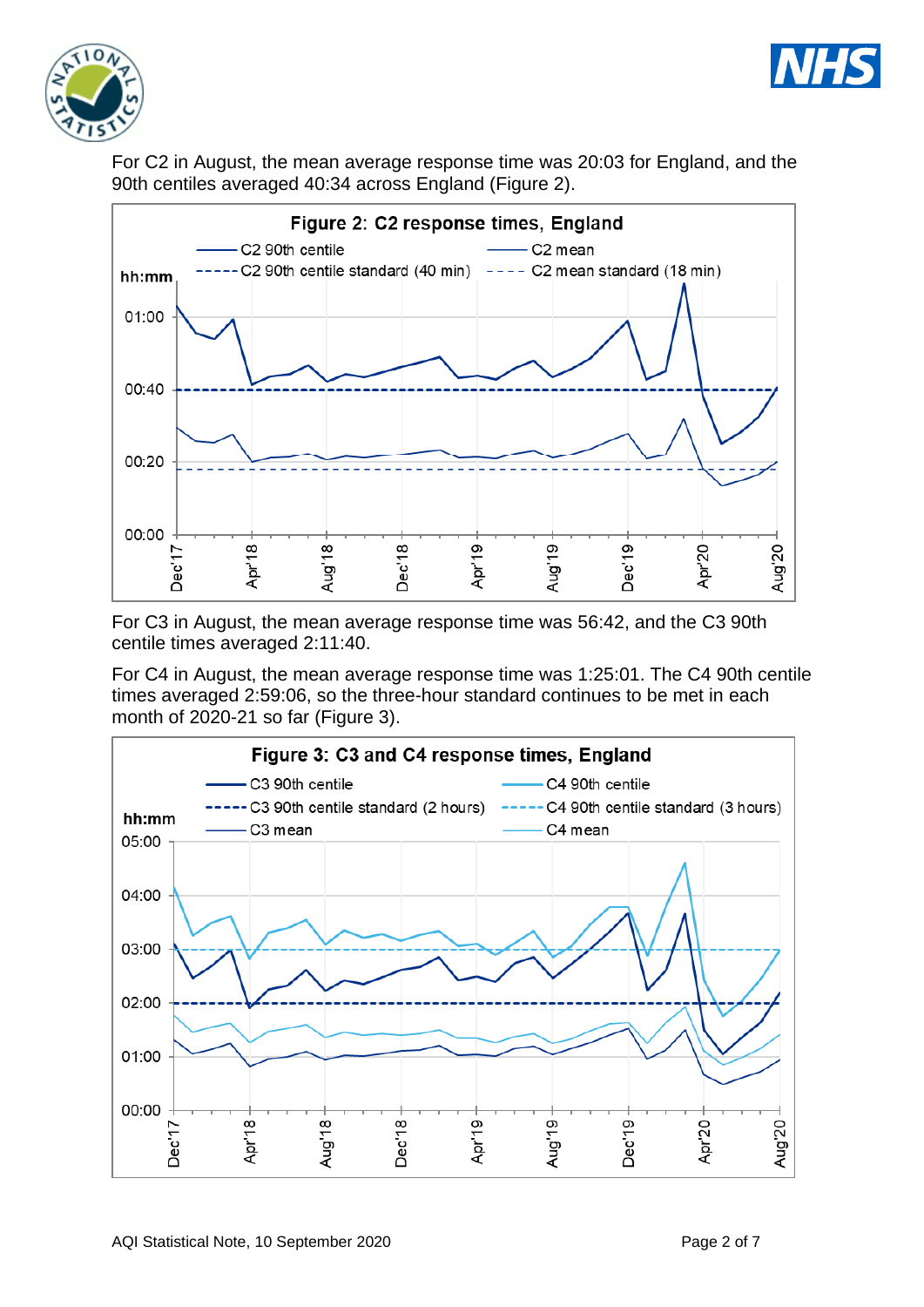



### **1.2 Other Systems Indicators**

The 95th and 99th centile call answer times averaged 8 and 48 seconds respectively across England in August 2020, each more than in May, June, and July 2020, but less than in all other months since 2017.

In August 2020, per day, there were (Figure 4):

- 22.9 thousand calls to 999 answered, 10.7% more than in July;
- 23.8 thousand incidents that received a response (whether on the telephone or on the scene) from an ambulance service, 2.7% more than in July;
- 12.8 thousand incidents where a patient was transported to an Emergency Department (ED), 2.4% more than in July.



Figure 5 shows that 7.8% of incidents were resolved on the telephone (Hear & Treat) in August 2020, a small increase on 7.3% in July. In August 2020, conveyance to ED (54.0%), conveyance to non-ED (5.3%), and incidents closed at the scene (See & Treat, 32.9%) all had very small decreases from July.

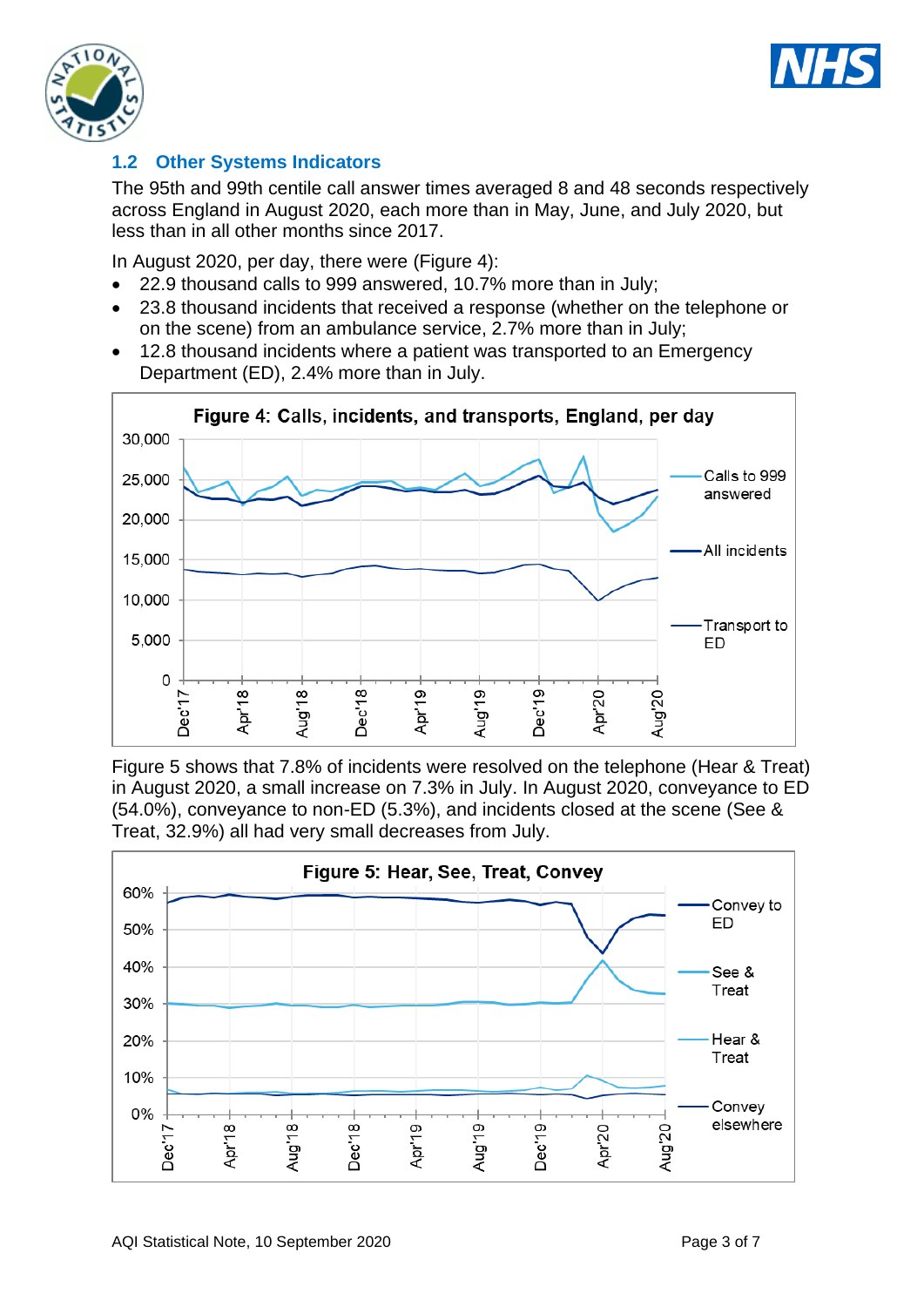



### **2. Ambulance Clinical Outcomes**

On 9 April 2020, we published Ambulance Clinical Outcomes (AmbCO) data for November 2019, but wrote in the Statistical Note that we would pause collection and publication of AmbCO data. This was to release capacity across the NHS to support the response to COVID-19.

As announced at [www.england.nhs.uk/statistics/covid-19-and-the-production-of](https://www.england.nhs.uk/statistics/covid-19-and-the-production-of-statistics/)[statistics](https://www.england.nhs.uk/statistics/covid-19-and-the-production-of-statistics/) and in our 9 July Statistical Note, last month we restarted publication of AmbCO, with data for December 2019. This month we publish data for January 2020, along with descriptions of the latest cardiac arrest (section 2.1) and STEMI (section 2.2) data.

We will publish AmbCO for February 2020 on 8 October, and then revert to the pre-COVID schedule, starting with June 2020 data in our 12 November publication. A publication later in 2020-21 will include the data that we are able to collect for March, April, and May 2020.

### **2.1 Cardiac arrest**

Patients in cardiac arrest will typically have no pulse and will not be breathing. We show, of patients for whom resuscitation was commenced or continued by ambulance staff out of hospital, how many had return of spontaneous circulation (ROSC), with a pulse, on arrival at hospital (Figure 6), and how many survived to be discharged from hospital (Figure 7).

For all patients, in January 2020, at England level, ROSC was 31% (Figure 6), the same as the proportion for the year ending September 2019.

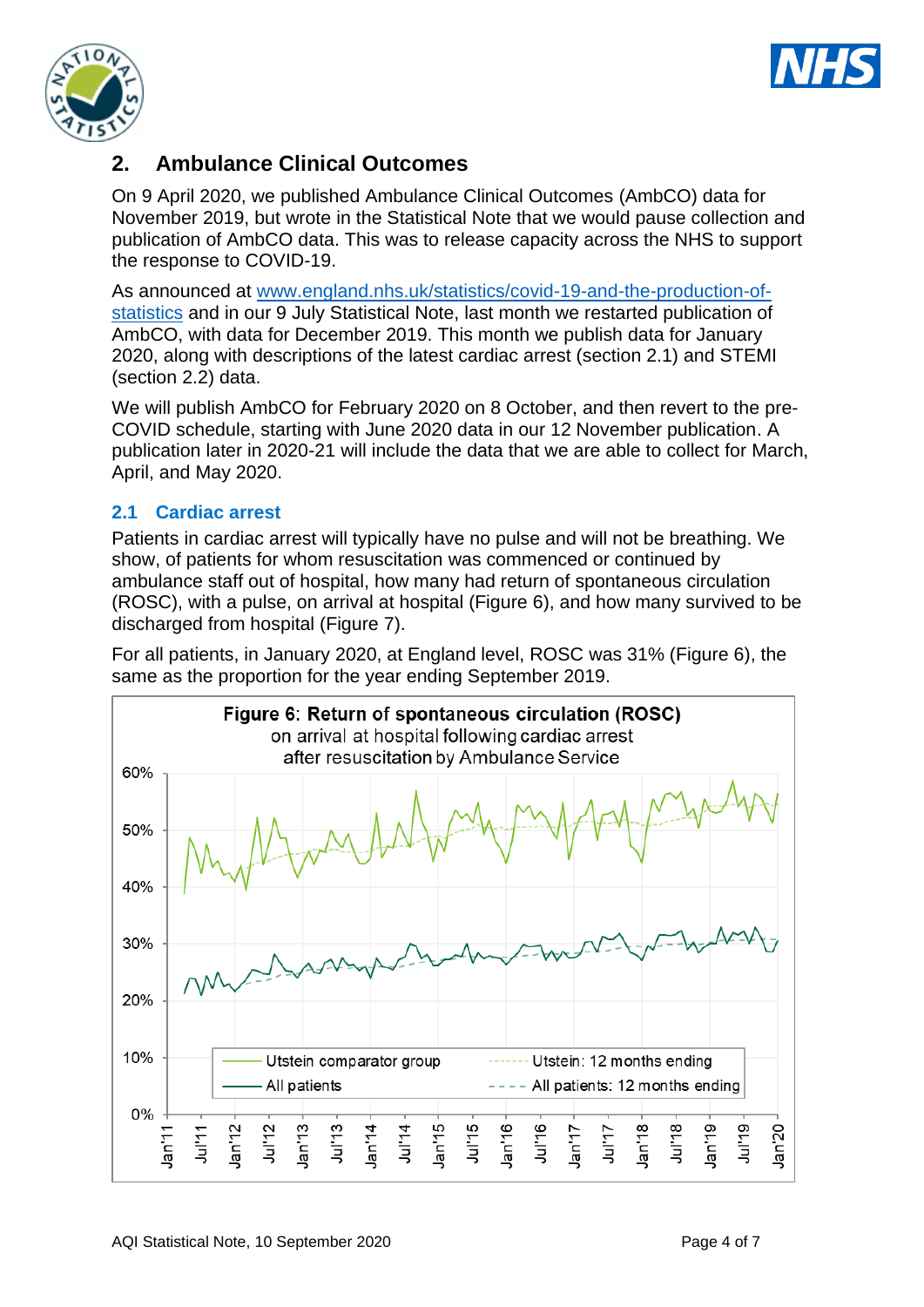



The Utstein comparator group<sup>2</sup> comprises patients with an out-of-hospital cardiac arrest of presumed cardiac origin, where the arrest was bystander witnessed, and the initial rhythm was Ventricular Fibrillation or Ventricular Tachycardia. This group therefore have a better chance of survival.

For the Utstein group, ROSC was 56%. This was not significantly<sup>3</sup> different to 54%, the average for the year ending September 2019 (Figure 6).



Survival to discharge following cardiac arrest in January 2020 was 9% for all patients, and 30% for the Utstein group. Neither were significantly different to 10% and 30% respectively, the averages for the year ending September 2019 (Figure 7).

For patients with ROSC in January 2020, 72% received the post-ROSC care bundle, the same as in October 2019, and larger than in the previous six months where this measure was collected.

### **2.2 ST-segment elevation myocardial infarction (STEMI)**

STEMI is a type of heart attack, determined by an electrocardiogram (ECG) test. Early access to reperfusion, where blocked arteries are opened to re-establish blood flow, and other assessment and care interventions, are associated with reductions in STEMI mortality and morbidity.

<sup>&</sup>lt;sup>2</sup> This definition was proposed at Utstein Abbey in Norway by an international group of cardiologists and other health professionals in 1990.<http://circ.ahajournals.org/content/110/21/3385>

<sup>3</sup> Calculated using Student's t-test with 95% significance.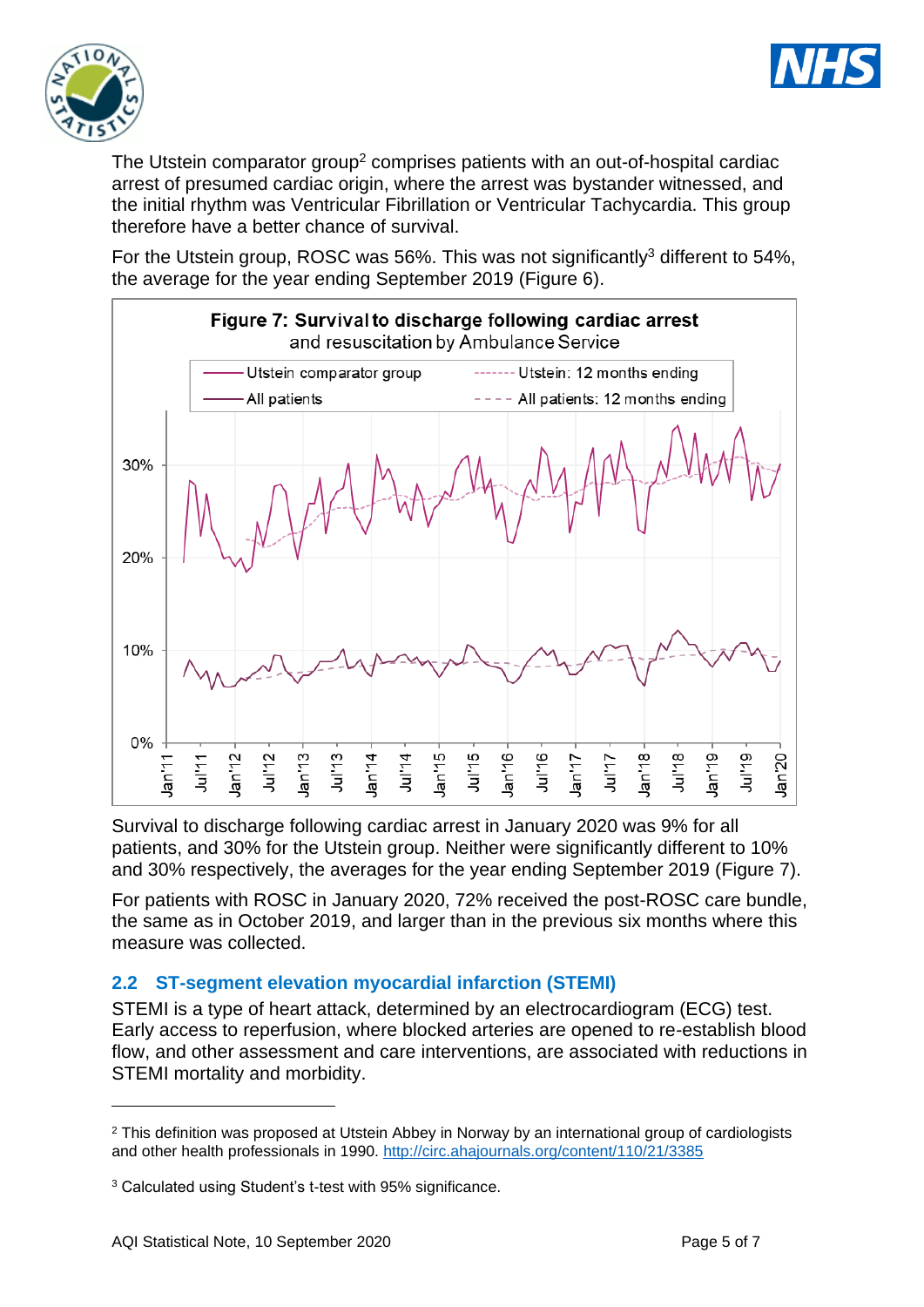



For STEMI patients, ambulance services measure the time from ambulance call to insertion of a catheter for primary percutaneous coronary intervention (PPCI): inflation of a balloon inside a blood vessel to restore blood flow to the heart.

In England in January 2020, for time from call to catheter insertion, the mean average was 2 hours 14 minutes, and the 90th centiles averaged 3 hours 0 minutes.

Figure 8 shows that of patients with an acute STEMI in England in January 2020, the proportion that received an appropriate care bundle was 78%, similar to the average for the year ending September 2019 (79%).



# **3. Further information on AQI**

### **3.1 The AQI landing page and Quality Statement**

[www.england.nhs.uk/statistics/statistical-work-areas/ambulance-quality-indicators,](http://www.england.nhs.uk/statistics/statistical-work-areas/ambulance-quality-indicators) or [http://bit.ly/NHSAQI,](http://bit.ly/NHSAQI) is the AQI landing page, and it holds:

- a Quality Statement for these statistics, which includes information on relevance, accuracy, timeliness, coherence, and user engagement;
- the specification quidance documents for those who supply the data;
- timetables for data collection and publication;
- time series spreadsheets and csv files from April 2011 up to the latest month;
- links to individual web pages for each financial year;
- contact details for the responsible statistician (also in section 3.4 below).

#### Publication dates are also at

[www.gov.uk/government/statistics/announcements?keywords=ambulance.](http://www.gov.uk/government/statistics/announcements?keywords=ambulance)

The web pages for each financial year hold:

- separate spreadsheets of each month's data;
- this Statistical Note, and equivalent versions from previous months;
- the list of people with pre-release access to the data.